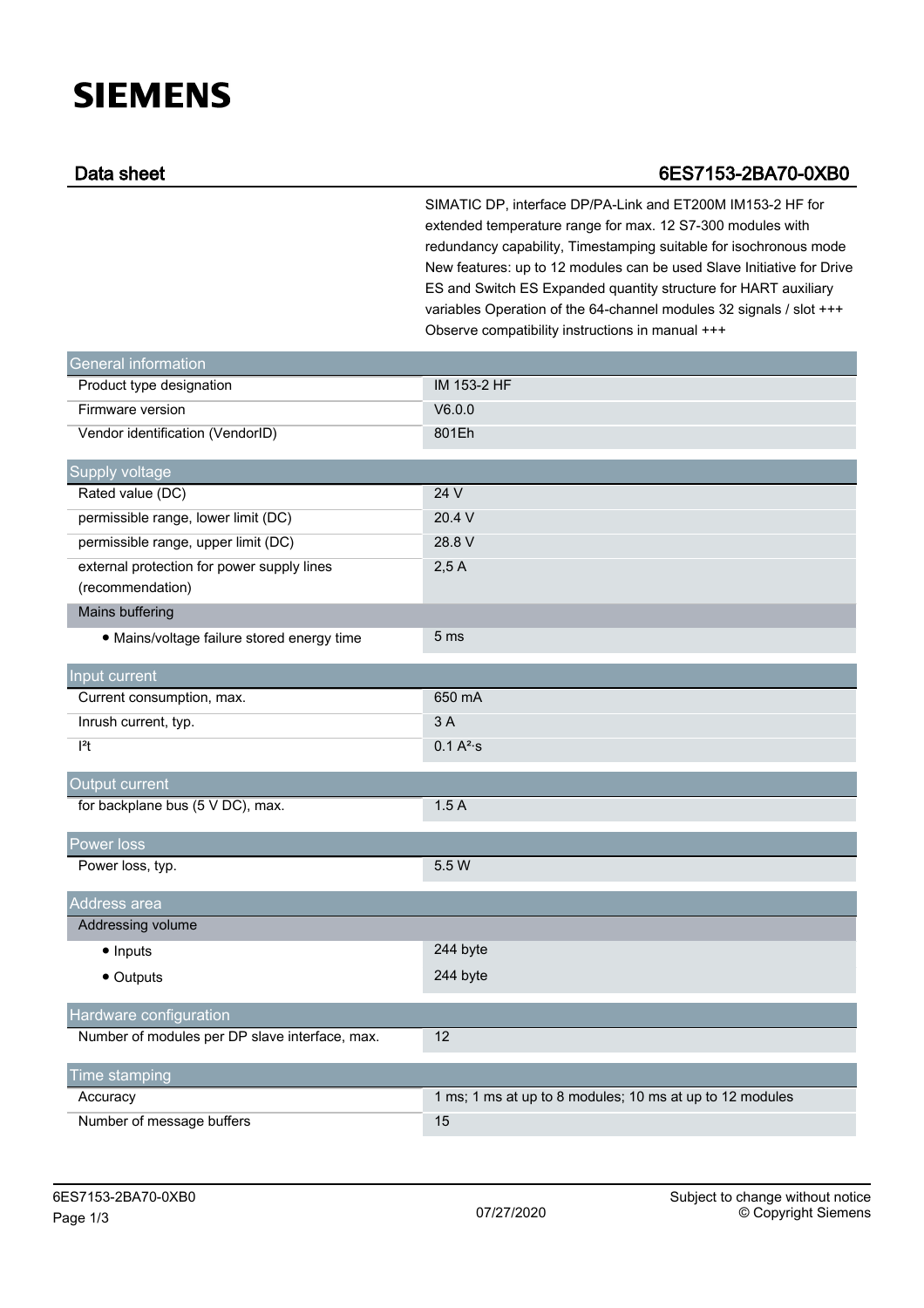| Number of stampable digital inputs, max.<br>128; Max. 128 signals/station; max. 32 signals/slot<br>Time format<br><b>RFC 1119</b><br>Time resolution<br>$0.466$ ns<br>Time interval for transmitting the message buffer if a<br>1 000 ms<br>message is present<br>Time stamp on signal change<br>rising / falling edge as signal entering or exiting<br>Interfaces<br>Transmission procedure<br><b>RS 485</b><br>Transmission rate, max.<br>12 Mbit/s<br>1. Interface<br>automatic detection of transmission rate<br>Yes<br>Interface types<br>70 mA<br>• Output current of the interface, max.<br>9-pin sub D socket<br>• Design of the connection<br>PROFIBUS DP slave<br>SI05801E.GSG<br>$\bullet$ GSD file<br><b>Yes</b><br>• automatic baud rate search<br>Protocols<br>Bus protocol/transmission protocol<br>PROFIBUS DP to EN 50170<br>PROFIBUS DP<br>1 to 125 permitted<br>• Number of node addresses, max.<br>Services<br>Yes<br>- SYNC capability | Messages per message buffer | 20 |
|-------------------------------------------------------------------------------------------------------------------------------------------------------------------------------------------------------------------------------------------------------------------------------------------------------------------------------------------------------------------------------------------------------------------------------------------------------------------------------------------------------------------------------------------------------------------------------------------------------------------------------------------------------------------------------------------------------------------------------------------------------------------------------------------------------------------------------------------------------------------------------------------------------------------------------------------------------------|-----------------------------|----|
|                                                                                                                                                                                                                                                                                                                                                                                                                                                                                                                                                                                                                                                                                                                                                                                                                                                                                                                                                             |                             |    |
|                                                                                                                                                                                                                                                                                                                                                                                                                                                                                                                                                                                                                                                                                                                                                                                                                                                                                                                                                             |                             |    |
|                                                                                                                                                                                                                                                                                                                                                                                                                                                                                                                                                                                                                                                                                                                                                                                                                                                                                                                                                             |                             |    |
|                                                                                                                                                                                                                                                                                                                                                                                                                                                                                                                                                                                                                                                                                                                                                                                                                                                                                                                                                             |                             |    |
|                                                                                                                                                                                                                                                                                                                                                                                                                                                                                                                                                                                                                                                                                                                                                                                                                                                                                                                                                             |                             |    |
|                                                                                                                                                                                                                                                                                                                                                                                                                                                                                                                                                                                                                                                                                                                                                                                                                                                                                                                                                             |                             |    |
|                                                                                                                                                                                                                                                                                                                                                                                                                                                                                                                                                                                                                                                                                                                                                                                                                                                                                                                                                             |                             |    |
|                                                                                                                                                                                                                                                                                                                                                                                                                                                                                                                                                                                                                                                                                                                                                                                                                                                                                                                                                             |                             |    |
|                                                                                                                                                                                                                                                                                                                                                                                                                                                                                                                                                                                                                                                                                                                                                                                                                                                                                                                                                             |                             |    |
|                                                                                                                                                                                                                                                                                                                                                                                                                                                                                                                                                                                                                                                                                                                                                                                                                                                                                                                                                             |                             |    |
|                                                                                                                                                                                                                                                                                                                                                                                                                                                                                                                                                                                                                                                                                                                                                                                                                                                                                                                                                             |                             |    |
|                                                                                                                                                                                                                                                                                                                                                                                                                                                                                                                                                                                                                                                                                                                                                                                                                                                                                                                                                             |                             |    |
|                                                                                                                                                                                                                                                                                                                                                                                                                                                                                                                                                                                                                                                                                                                                                                                                                                                                                                                                                             |                             |    |
|                                                                                                                                                                                                                                                                                                                                                                                                                                                                                                                                                                                                                                                                                                                                                                                                                                                                                                                                                             |                             |    |
|                                                                                                                                                                                                                                                                                                                                                                                                                                                                                                                                                                                                                                                                                                                                                                                                                                                                                                                                                             |                             |    |
|                                                                                                                                                                                                                                                                                                                                                                                                                                                                                                                                                                                                                                                                                                                                                                                                                                                                                                                                                             |                             |    |
|                                                                                                                                                                                                                                                                                                                                                                                                                                                                                                                                                                                                                                                                                                                                                                                                                                                                                                                                                             |                             |    |
|                                                                                                                                                                                                                                                                                                                                                                                                                                                                                                                                                                                                                                                                                                                                                                                                                                                                                                                                                             |                             |    |
|                                                                                                                                                                                                                                                                                                                                                                                                                                                                                                                                                                                                                                                                                                                                                                                                                                                                                                                                                             |                             |    |
|                                                                                                                                                                                                                                                                                                                                                                                                                                                                                                                                                                                                                                                                                                                                                                                                                                                                                                                                                             |                             |    |
|                                                                                                                                                                                                                                                                                                                                                                                                                                                                                                                                                                                                                                                                                                                                                                                                                                                                                                                                                             |                             |    |
|                                                                                                                                                                                                                                                                                                                                                                                                                                                                                                                                                                                                                                                                                                                                                                                                                                                                                                                                                             |                             |    |
|                                                                                                                                                                                                                                                                                                                                                                                                                                                                                                                                                                                                                                                                                                                                                                                                                                                                                                                                                             |                             |    |
|                                                                                                                                                                                                                                                                                                                                                                                                                                                                                                                                                                                                                                                                                                                                                                                                                                                                                                                                                             |                             |    |
| Yes<br>- FREEZE capability                                                                                                                                                                                                                                                                                                                                                                                                                                                                                                                                                                                                                                                                                                                                                                                                                                                                                                                                  |                             |    |
| Yes; as publisher with all IO, as subscriber with F-IO only<br>- Direct data exchange (slave-to-slave                                                                                                                                                                                                                                                                                                                                                                                                                                                                                                                                                                                                                                                                                                                                                                                                                                                       |                             |    |
| communication)                                                                                                                                                                                                                                                                                                                                                                                                                                                                                                                                                                                                                                                                                                                                                                                                                                                                                                                                              |                             |    |
| Potential separation                                                                                                                                                                                                                                                                                                                                                                                                                                                                                                                                                                                                                                                                                                                                                                                                                                                                                                                                        |                             |    |
| Potential separation exists<br>Yes                                                                                                                                                                                                                                                                                                                                                                                                                                                                                                                                                                                                                                                                                                                                                                                                                                                                                                                          |                             |    |
| Isolation                                                                                                                                                                                                                                                                                                                                                                                                                                                                                                                                                                                                                                                                                                                                                                                                                                                                                                                                                   |                             |    |
| Isolation tested with<br>Isolation voltage 500 V                                                                                                                                                                                                                                                                                                                                                                                                                                                                                                                                                                                                                                                                                                                                                                                                                                                                                                            |                             |    |
| Degree and class of protection                                                                                                                                                                                                                                                                                                                                                                                                                                                                                                                                                                                                                                                                                                                                                                                                                                                                                                                              |                             |    |
| IP degree of protection<br><b>IP20</b>                                                                                                                                                                                                                                                                                                                                                                                                                                                                                                                                                                                                                                                                                                                                                                                                                                                                                                                      |                             |    |
|                                                                                                                                                                                                                                                                                                                                                                                                                                                                                                                                                                                                                                                                                                                                                                                                                                                                                                                                                             |                             |    |
| <b>Ambient conditions</b>                                                                                                                                                                                                                                                                                                                                                                                                                                                                                                                                                                                                                                                                                                                                                                                                                                                                                                                                   |                             |    |
| Ambient temperature during operation                                                                                                                                                                                                                                                                                                                                                                                                                                                                                                                                                                                                                                                                                                                                                                                                                                                                                                                        |                             |    |
| $-25 °C$<br>· horizontal installation, min.                                                                                                                                                                                                                                                                                                                                                                                                                                                                                                                                                                                                                                                                                                                                                                                                                                                                                                                 |                             |    |
| 60 °C<br>· horizontal installation, max.                                                                                                                                                                                                                                                                                                                                                                                                                                                                                                                                                                                                                                                                                                                                                                                                                                                                                                                    |                             |    |
| $-25 °C$<br>• vertical installation, min.                                                                                                                                                                                                                                                                                                                                                                                                                                                                                                                                                                                                                                                                                                                                                                                                                                                                                                                   |                             |    |
| 40 °C<br>• vertical installation, max.                                                                                                                                                                                                                                                                                                                                                                                                                                                                                                                                                                                                                                                                                                                                                                                                                                                                                                                      |                             |    |
| Altitude during operation relating to sea level                                                                                                                                                                                                                                                                                                                                                                                                                                                                                                                                                                                                                                                                                                                                                                                                                                                                                                             |                             |    |